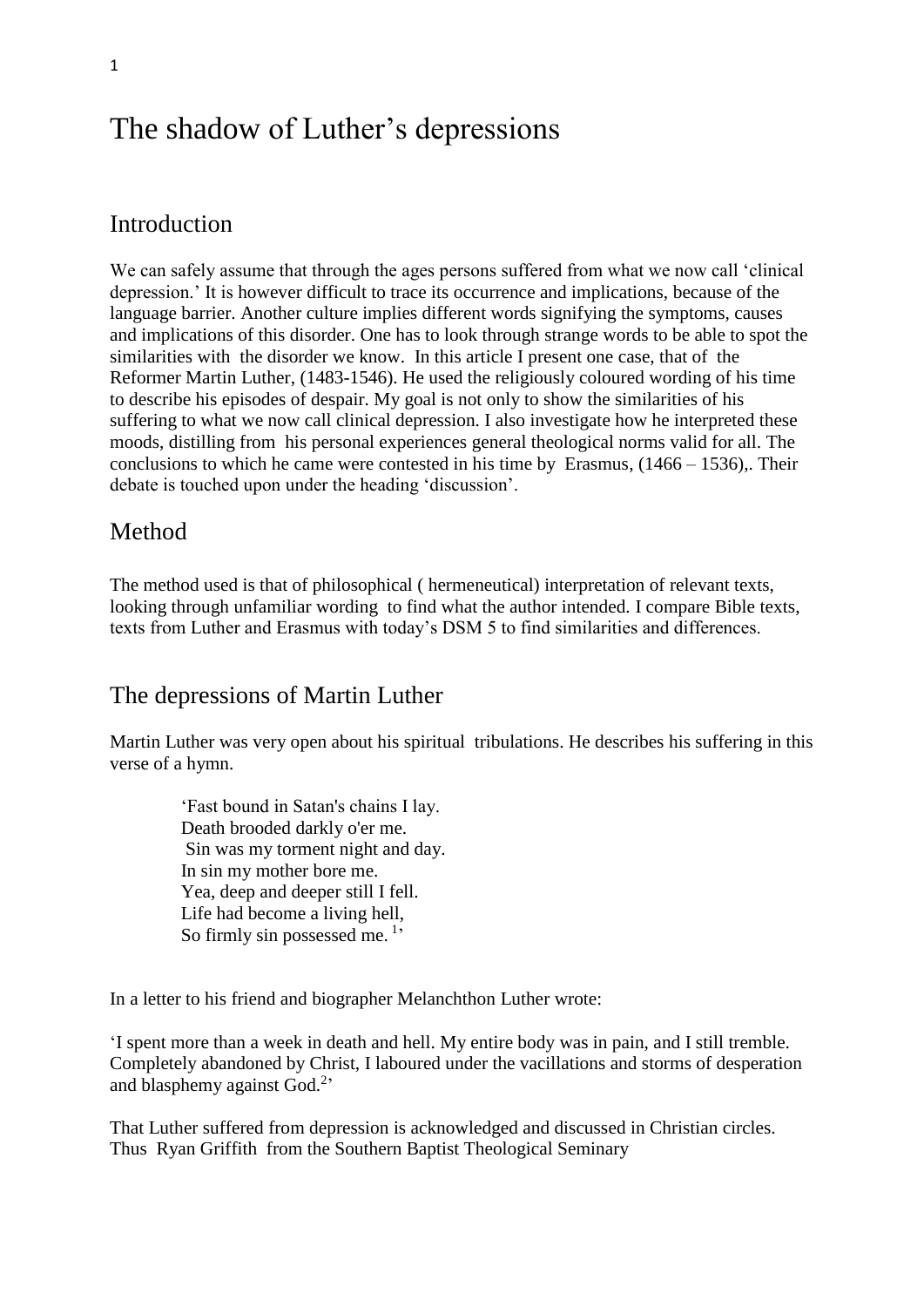'Luther's depression was always marked by the same features: a feeling of profound aloneness, a sense that God was singling him out for suffering, a loss of faith that God is good. 3 '

Allan Adams states on the site Biblical Evidence for Catholicism<sup>4</sup> that |

'Luther himself endured many instances of depression. He described the experience in varied terms: melancholy, heaviness, depression, dejection of spirit; downcast, sad, downhearted. He suffered in this area for much of his life and often revealed these struggles in his works. Evidently he did not think it a shameful problem to be hidden.'

'God out of his mere whim deserts men, hardens them, damns them...

'We seek to be saved and God in order that He may save rather damns.<sup>5</sup>'

# Recurrent depressions and exultation

On the same site Dave Armstrong puts the question:

'Did Luther suffer from recurring depression?'

Indeed Luther complained that his attacks of despair returned.

'I was myself more than once driven to the very abyss of despair so that I wished I had never been created.<sup>2</sup>

From one hymn we may conclude that Luther also experienced the other extreme of depression, ecstasy. He described such a joyful, mystical experience as follows:

'Thereupon I felt myself to be reborn and to have entered through open doors into paradise.<sup>6</sup>'

He also expresses this in the famous hymn.

'Dear Christians, one and all, rejoice, with exultation springing, and with united heart and voice and holy rapture singing, proclaim the wonders God has done.<sup>2</sup>

This makes Luther eligible for the list of excellent melancholics, brilliant persons with mood swings who according to Aristotle have an outstanding performance. Dr Gachet the doctor of Vincent van Gogh mentioned Luther in his list of brilliant melancholics<sup>7</sup>.

Adams argues for openness on the issue of Luther's depressions.

'Nor is it improper and outrageous to opine that the existence of such things, if documented, might have some small degree of effect on the man's theology.'

# Some theological implications

The impact of Luther's depressions on his theology is a central question of this article. To find an answer I turn to the theses that Luther hammered to the church door at Wittenberg, thus triggering the Reformation. These theses are originally in Latin.<sup>8</sup> The translations in this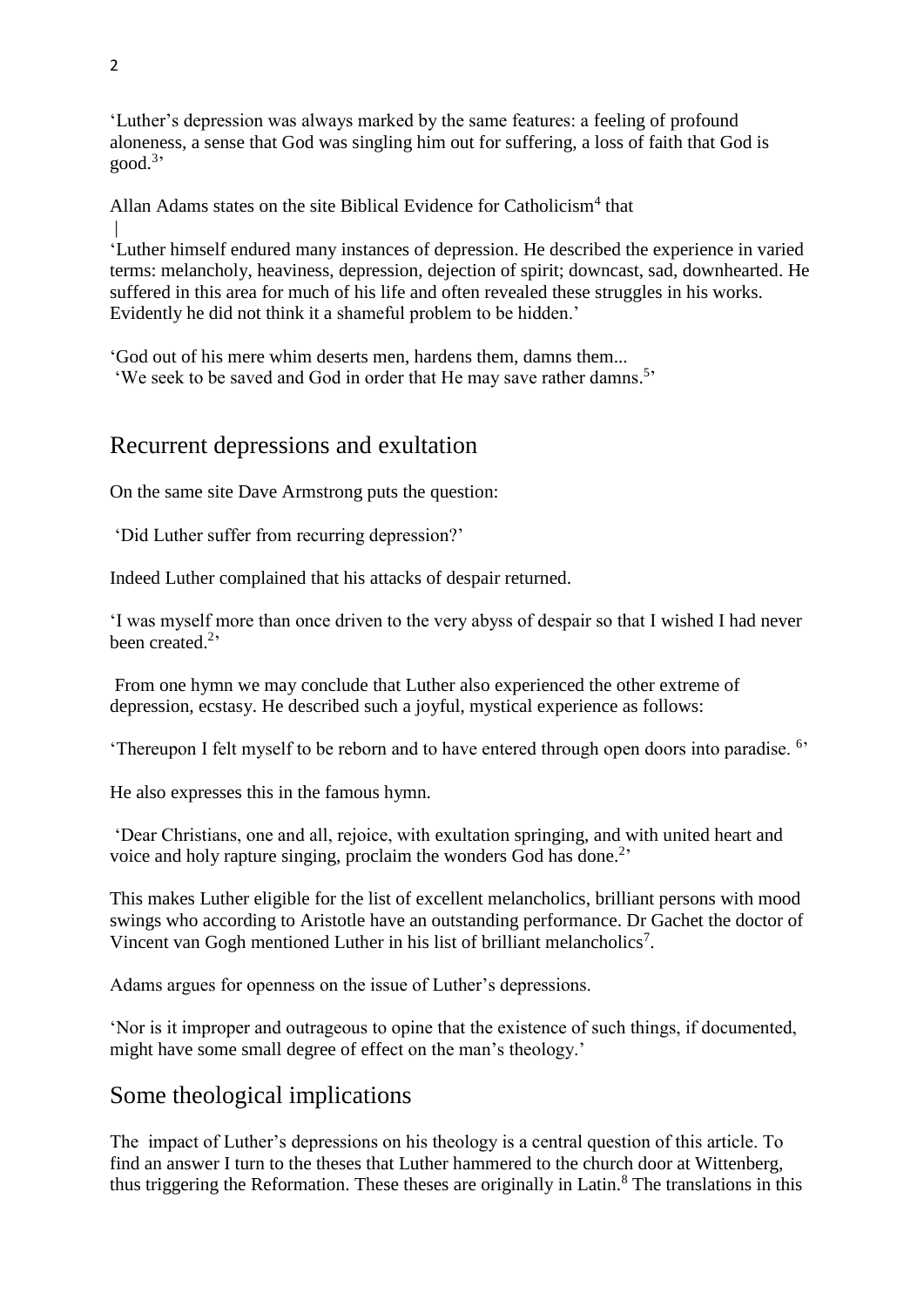article are the responsibility of the author. Most of these one-liners are about indulgences, paying the church so that the years spent in purgatory before entering heaven might be reduced. Forgiveness of sins could in Luther's view not be granted by priests.

'Atonement cannot be understood to mean sacramental penance, i.e., confession and satisfaction, which is administered by the priests.'  $2<sup>nd</sup>$  thesis

Of course the system of indulgences was corrupt serving the financial interests of the church rather than the wellbeing of believers. Luther's criticism of indulgences as such was legitimate. His position had a deeper basis, his experience of impotence to overcome his dejected moods. That sins are forgiven by confessions, by buying indulgences or even by performing good, charitable works ran counter to Luther's experience that he could do nothing to shorten the time spent in hellish despair.

'My own good works availed me naught, No merit they attaining... My fears increased till sheer despair Left naught but death to be my share. The pains of hell I suffered.<sup>2</sup>'

This strengthened his belief in predestination. This doctrine holds that, for attaining salvation, a place in heavenly afterlife, the exertions of the individual were irrelevant. For God had predetermined who should enter heaven and who would inhabit hell. God determined who should undergo hellish despair in this life. He denied that the free will of humans had any potency to bring nearer their salvation. In 1525 he published 'On the Bondage of the Will<sup>9</sup>', arguing that people can only achieve salvation or redemption through God. For Luther. Any claim to virtue apart from divine grace was sheer human arrogance. This view was based on his own experience.

'My situation was that, although an impeccable monk, I stood before God as a sinner troubled in conscience, and I had no confidence that my merit would assuage him.<sup>10</sup>

Sin and despair were not incidental but structural.

'Sin was my torment night and day. In sin my mother bore me.<sup>2</sup>'

Luther is convinced that his sinfulness started even before he was born. The origin of human sin went even further back. When sin entered the world through Adam, all mankind became spiritually enslaved to sin. This is an extreme form of the low self-esteem associated with deep depression. He must have truly felt it in his periods of despair. However he generalizes it into part of his theological doctrine. Every individual is structurally sinful.

For this extreme sinfulness some form of atonement or payment is called for. That will not be achieved be doing good or confessing or being absolved by a priest. So what type of atonement is called for ? There is an atonement, of payment for our structural offenses and injuries done by us, which ís relevant. That is 'sui odium' 'Selbst Hass', hating oneself. That may not be a passing mood. It should last for a lifetime.

'Hatred of self, that punishment, that true heartfelt atonement, will remain until we enter the Kingdom of Heaven.'4<sup>th</sup> thesis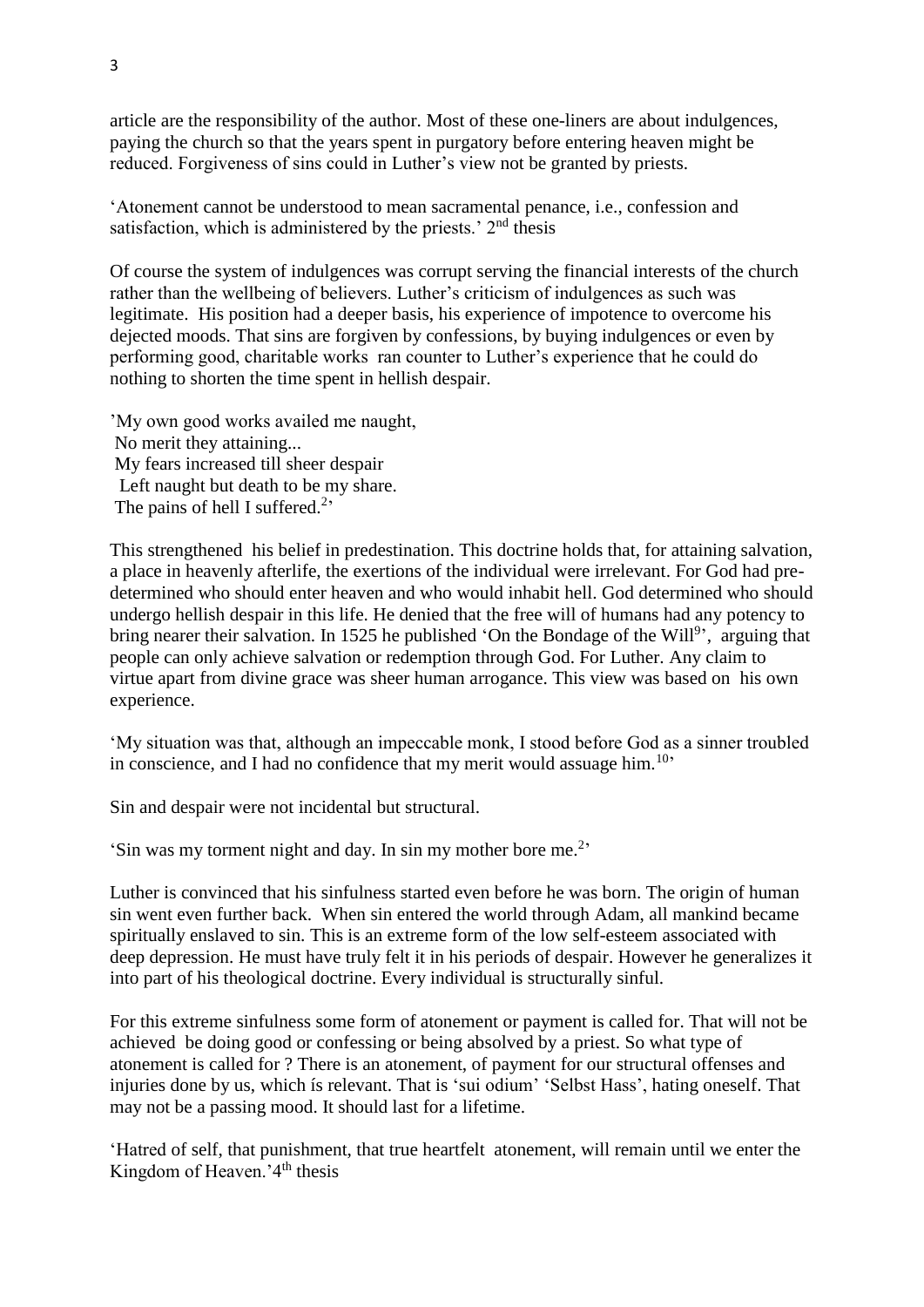Luther did not only hate himself but also the Jews. I only mention in passing his booklet 'The Jews and their lies' which is available on internet.<sup>11</sup> I return to the implications of Luther's depressions for his theology of atonement.

'For our Lord and Master Jesus Christ… wanted our whole life to be atonement.'1st thesis

Luther was preoccupied with death and hell during his episodes of despair. From this experience he distilled a general norm.

'Christians are to be exhorted that they be diligent in following Christ, their Head, through penalties, deaths, and hell.'  $94<sup>th</sup>$  thesis

The last thesis makes sorrow the general norm. Sorrow or sadness are common symptoms of depression. Luther felt deep sorrow. Again he distils from what he felt during his depressions a general norm for every individual.

'And thus you may be more confident of entering into heaven through continuing sorrow than through the false security of peace.'  $95<sup>th</sup>$  thesis

So we see Luther generalizing from his own experience with depression to norms which he declares valid, indeed compulsory for every individual. In Luther's theology symptoms today considered relevant for diagnosing a depressive episode, a state to be overcome, become the rule for all individuals. Their depressed mood must last a lifetime, as must their low selfesteem. Recurrent thoughts of death are to be admired and sought after.

## Depressed inspiration from the Bible

Luther was not alone in this dark approach. From his selective approach, focussing on the negative, he found what he needed in the Bible. Thus he follows David's notion that he was sinful from a very early hour.

'Behold I was shapen in iniquity, and in sin did my mother conceive me.<sup>12</sup>'

When I call the psalmist 'David' that is not because David is the uncontested author of these phrases. I use his name in order to give my argument a personal touch. On top of his sinfulness David gives a striking description of a very low self-esteem.

In Latin the term for sin is not just a moral term, it also designates a disturbance of the soul or psyche. This is the deeper meaning of the Latin term 'vitium' which must be translated not only with the moral term 'vice' but also as a defect, blemish, fault of the soul. This suddenly brings us much closer to the modern view that a sense of sinfulness can be seen as the expression of a defect in the psyche.

The same might be said of the very low self-esteem expressed by David

'But I am a worm, and no man; reproached by men, and despised of the people. All they that see me laugh me to scorn.<sup>13</sup>

As atonement for this structural sinfulness the psalmist pointed to sorrow, the burning of the heart, as a necessary sacrifice.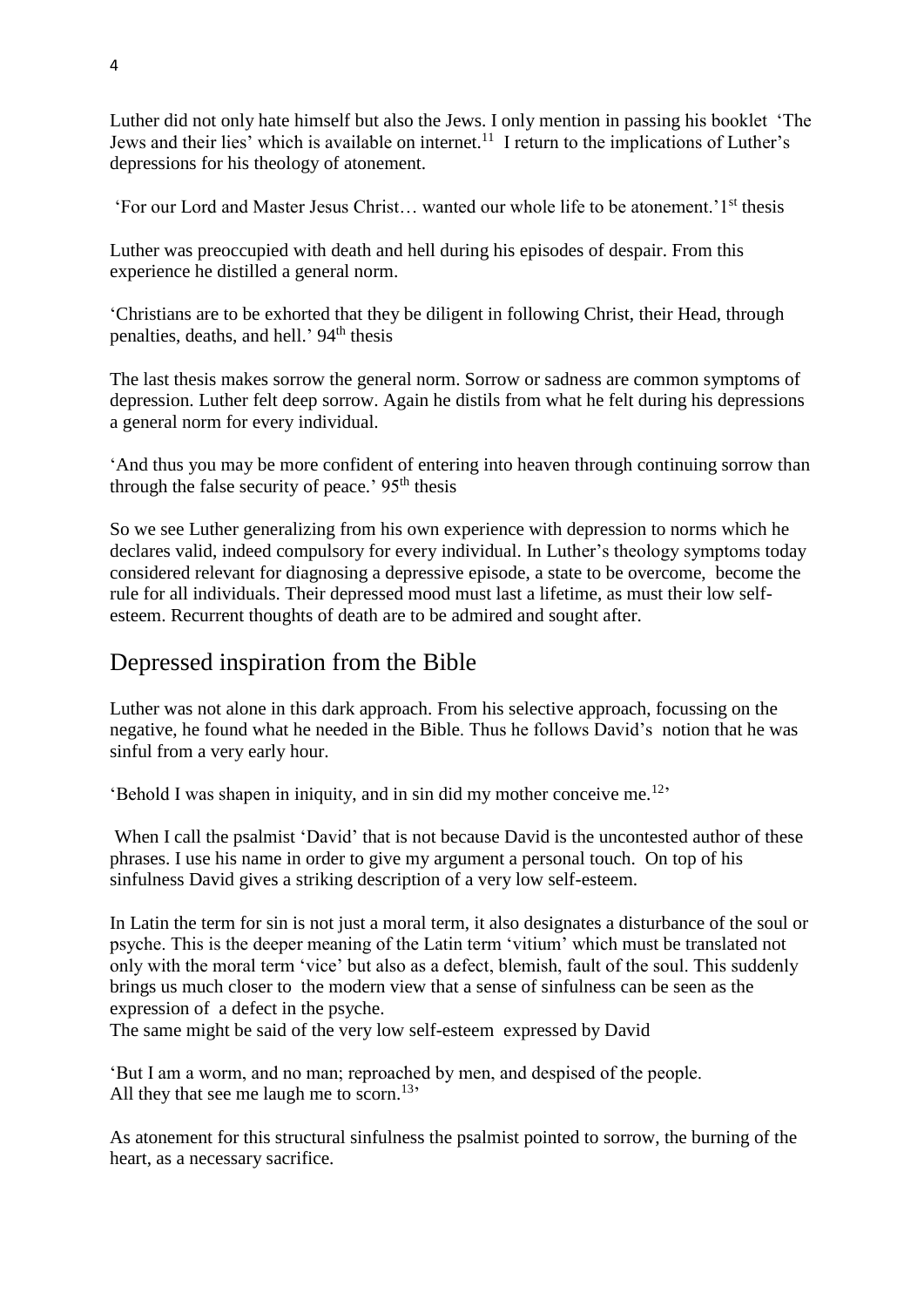'For Thou delightest not in burnt offering. The sacrifices of God are a broken spirit: a broken and contrite heart, O God, thou wilt not despise. $14$ ,

Luther followed Solomon in his appreciation of sorrow.

''It is better to go into the house of mourning, than to go into the house of feasting; ...Sorrow is better than laughter; for by the sadness of countenance the heart is made better.<sup>15</sup>

These quotes give a very one sided view of the Bible. Of course there is much more. The Bible contains beautiful poems and tales and history, and four biographies of Jesus. In one Jesus is quoted to say

Thou shalt love thy neighbour as thysel $f^{16}$ .

The same expression is to be found in the Old Testament.

Thou shalt love thy neighbour as thyself: $17$ 

For our purpose the second part of the phrase is particularly important. The commandment: Love thyself stands in stark contrast with the Hate Thyself demanded by Luther.

### Discussion: the debate with Erasmus

The philosopher Desiderius Erasmus was a theologian committed to reforming the church from within. He debated with his contemporary Martin Luther. He disagreed with Luther on the points mentioned above. The first was Luther's idea of predestination, implying the impotency of any and all human efforts to attain salvation as developed in his The Bondage of the Will<sup>9</sup> God could and had decided who was to attain salvation.

In 1524, Erasmus published 'The Freedom of the Will<sup>18</sup>' arguing against Luther's denial of the human will's capacity to choose and achieve anything that could lead to salvation .

'By free choice in this place we mean a power of the human will by which a man can apply himself to the things which lead to eternal salvation, or turn away from them.<sup>19</sup>

In his Praise of Folly<sup>20</sup>. Erasmus makes fun of a life dedicated to sorrow. A person who is downcast, not content with himself and harsh towards himself. To others he is irritating and hateful. He is pale and unhealthy and grey before his time. He dies an early death without having lived.

Erasmus also saw the destructive debilitating effect of self-hate. '

Erasmus particularly mentions Luther who is so pricked in conscience as to be lashed and stung with the whips and snakes of grief and remorse.'

Self-hate makes love for another person very difficult.

Loving one's neighbour must be accompanied by, be based on loving oneself. Erasmus makes this point.

I ask you: can any-one love another that first hates himself?<sup>21</sup>

Self-esteem is essential.

'We should sink without rescue into misery and despair, is we were not buoyed up and supported by self-love.'

'Can one achieve anything that is either charming, respectable or worthwhile, if one is not content with oneself?'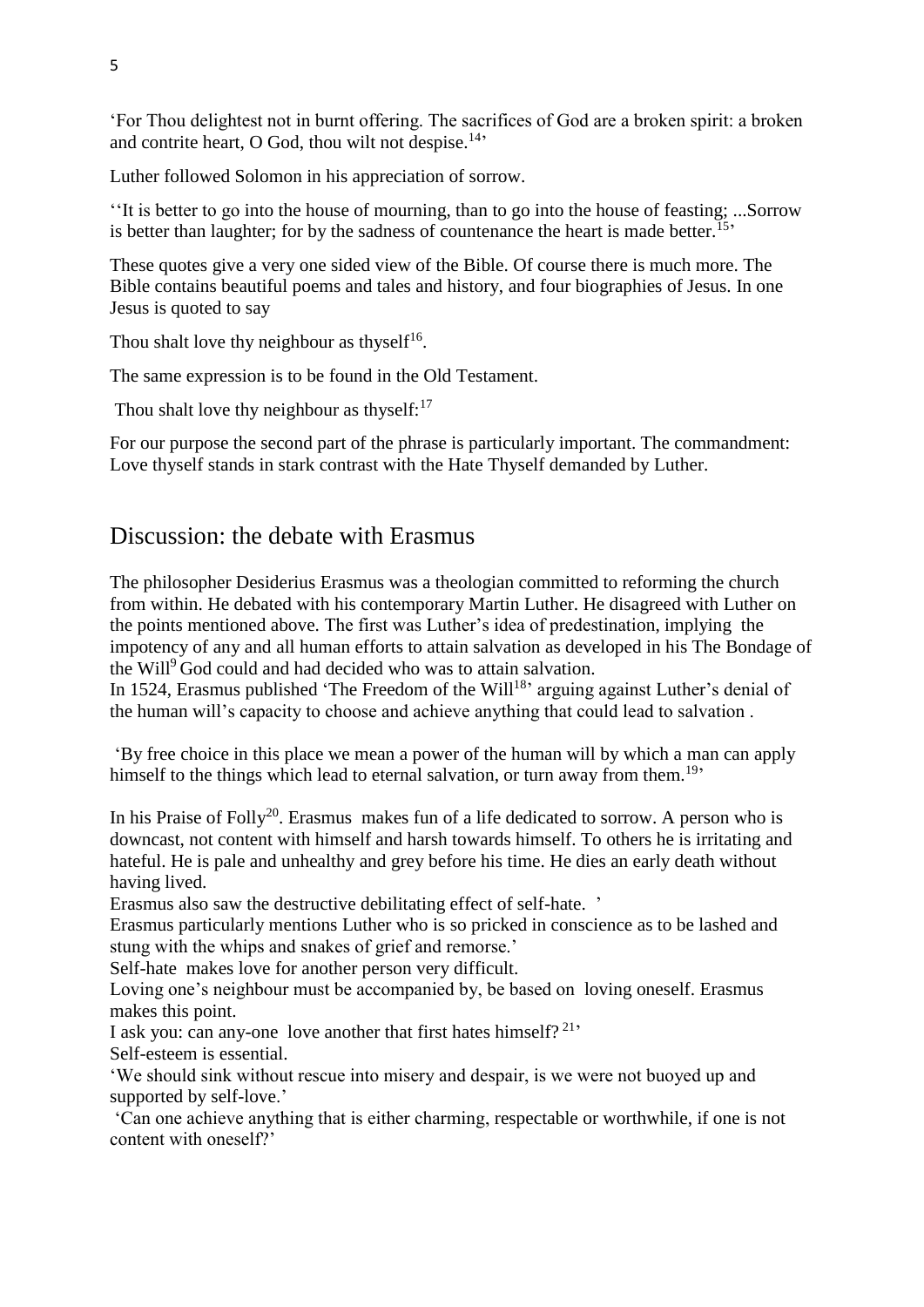## Conclusion

One might be compassionate with Martin in his deep sorrow, his sense of being a sinner and hating himself, and his preoccupation with death and hell. A person can be so depressed as to have no hope of contributing to his own wellbeing. Seeing through cultural and language barriers I conclude that Martin Luther and todays psychiatrists are discussing the same phenomenon, what the last call major clinical depression. Today's patients and therapists are more optimistic than Luther about what they can achieve together. However low the mood, there is as Erasmus noted, a free will to choose for salvation and wellbeing rather than resign oneself to damnation.

As showed, Martin Luther evaluated certain 'symptoms' of depression in a positive way. He saw lifelong sorrow and self-hate as atonement for man's structural sinfulness. He encouraged preoccupation with death. Today's psychiatrists do not share Luther's positive evaluation of these 'symptoms' of low self-esteem, depressed mood and recurrent thought of death. With Erasmus they see self-hate and lasting sorrow as morbid, unhealthy states.

We must admire Luther for what he achieved in spite of or through his mood disorder. We might acknowledge that he needed to give his own suffering a positive meaning. However I do have a problem with the way he transformed the positive evaluation of his own suffering into a general rule for all individuals. I fear this has thrown a lasting shadow upon his followers.

Today both Christian and secular therapists work to alleviate depressed mood or sorrow and boost self-esteem, encouraging patients to work with them to increase their well-being.